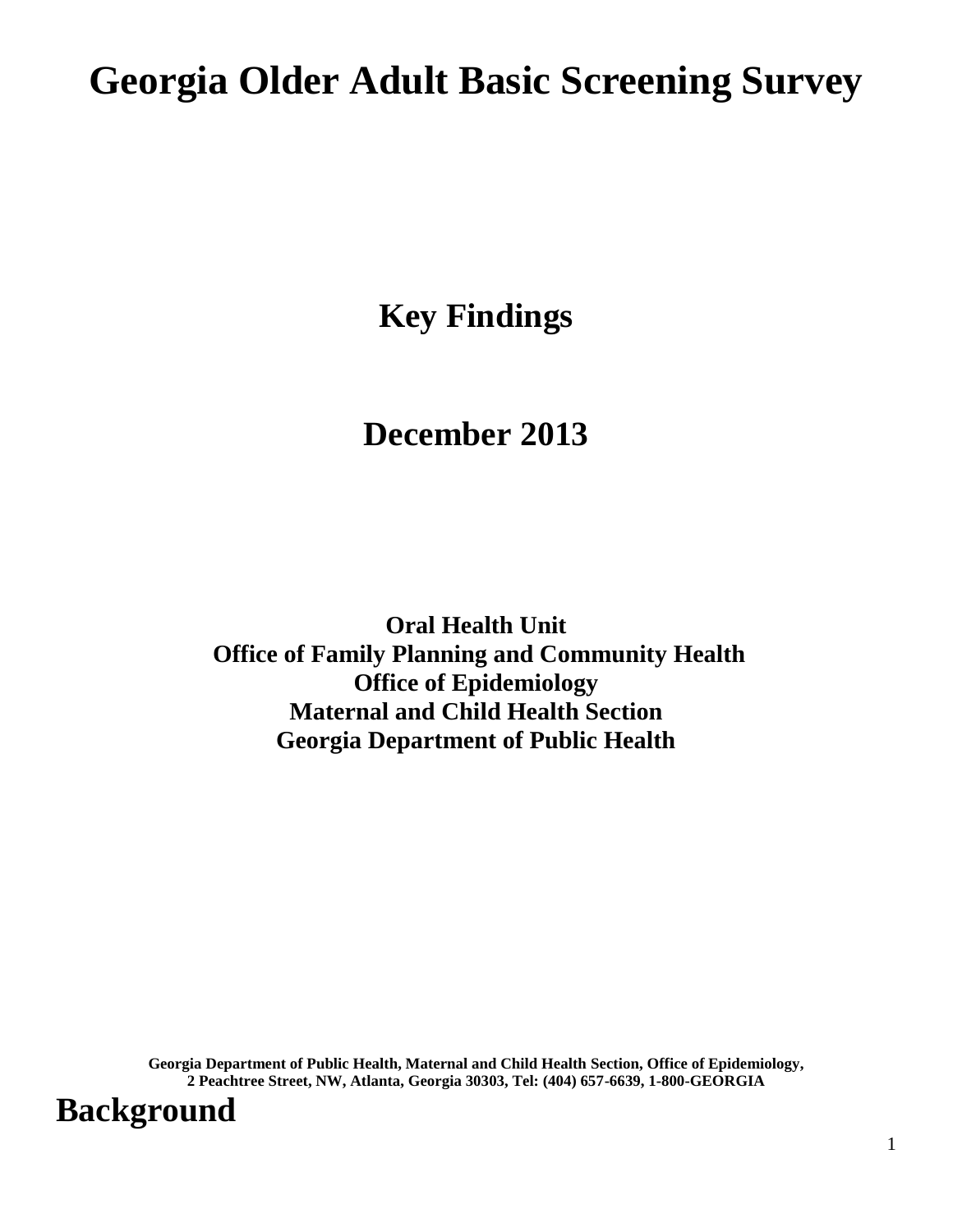Older adults are a fast growing segment of the United States (U.S.) population. According to the 2010 Census, there were 40.3 million people 65 years and older.  $1\overline{By}$  2050, that number is expected to increase to 48 million.

In Georgia, the aging trend is one of the most important issues. Georgia has the 11th fastest growing population of adults 60 years of age and older and the  $10<sup>th</sup>$  fastest growing population of elderly 85 years of age and older. <sup>2</sup> The population of elderly 60 years of age and older is expected to increase 65.8% between 2010 and 2030 while the population of elderly 85 years and older is expected to increase 97.6% during the same time period. The state is projected to total 224,926 older adults 85 years and older by 2030. <sup>2</sup>

Most of the older adult population grew up without the benefits of community water fluoridation; therefore, oral diseases and conditions are common among this population.<sup>3</sup> Furthermore, being disabled, homebound or institutionalized also increases the risk of poor oral health $^3$ 

According to the 2010 Behavioral Risk Factor Surveillance System (BRFSS), 65% of Georgians 65 years of age and older had a dental visit within 12 months of the survey, 24% had no teeth removed due to dental caries and 21% were edentulous.

Georgia does not have specific data on the oral health of older adult at increased risk such as the older population in long term care facilities, congregate meal sites and homebound sites. In the fall of 2012, the Oral Health Unit, Georgia Department of Public Health conducted a basic screening survey of older adults in nursing homes, homebound sites, congregate meal sites, assisted living sites and adult day care sites to assess the oral health status of the population in these sites.

This report presents the key findings from the survey.

# **Methodology**

The Oral Health Unit contracted with dental hygiene programs in the state to conduct the survey. Nine dental hygiene programs participated in the survey. Each dental hygiene program selected one nursing home, one homebound site, one congregate meal site, one assisted living site and one adult day care site conveniently located near them to conduct the survey. The nursing homes or congregate meal centers/senior centers were contacted and asked whether they would like to participate. If they were willing the dental hygiene faculty sent a mailing with information about the process, set dates, informed consent forms and ensured that those with cognitive impairment had guardians with them to sign, accepting or declining participation in the survey.

The sites' directors informed clients of the opportunity for participation in the survey. Dental hygiene faculty and/or dentists supervised senior dental hygiene students during the survey at the sites. Training and calibration for the survey were performed via video conferencing prior to starting the survey. Dental hygiene faculty and students interviewed participants prior to doing an open mouth examination. Each survey document was numbered and no personal identifiers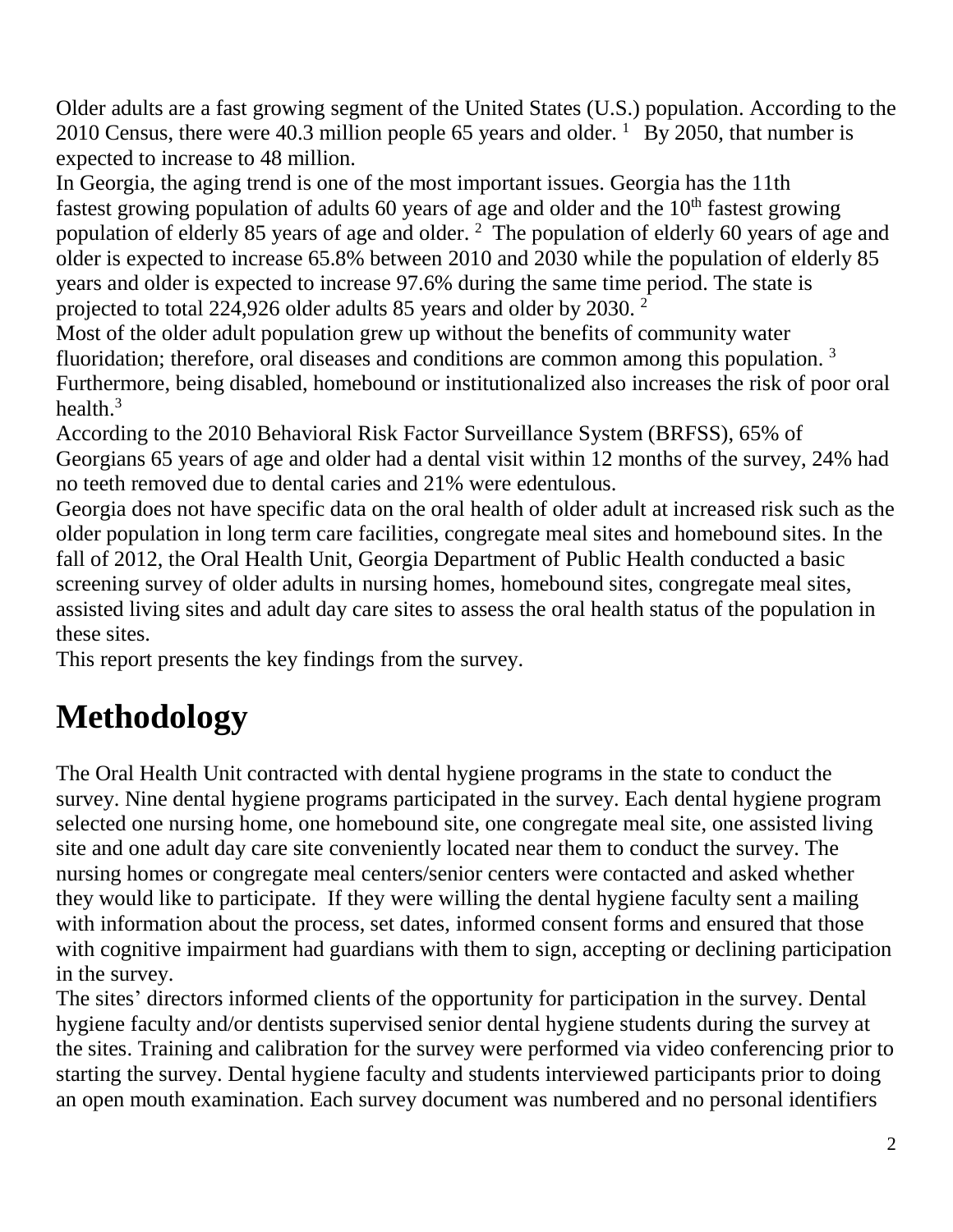were recorded. The Association of State and Territorial Dental Directors Basic Screening Survey (BSS) for Older Adults Planning and Implementation Packet  $4$  was used to assess participants' oral health status. Dental hygiene students performed visual screening to assess the presence of tooth decay, untreated decay, gingivitis, root fragments, suspicious soft tissue lesions, denture use, and need for dental treatment among the participating older adults. A pilot survey was conducted before the actual survey and the lessons learned were used to modify the main survey.

Data from the survey was analyzed using SAS 9.2.

# **Results**

A total of 563 older adults 60 years of age and older were screened for the survey. Among those screened, 32% were in nursing homes, 32% in assisted living centers, 25% in congregate meal centers, 7 % in adult daycare centers and 3% were homebound.

- $\triangleright$  The average age of older adults screened was 80.6 years, ranging from 61 years to 102 years.
- $\triangleright$  In assisted living centers, 44.7% of survey participants were 85-94 years of age compared to 33.5% in nursing homes (**Figure 1**).
- $\triangleright$  The majority (75%) of older adults surveyed were female. Female participants outnumbered male participants at each site (**Figure 2**).



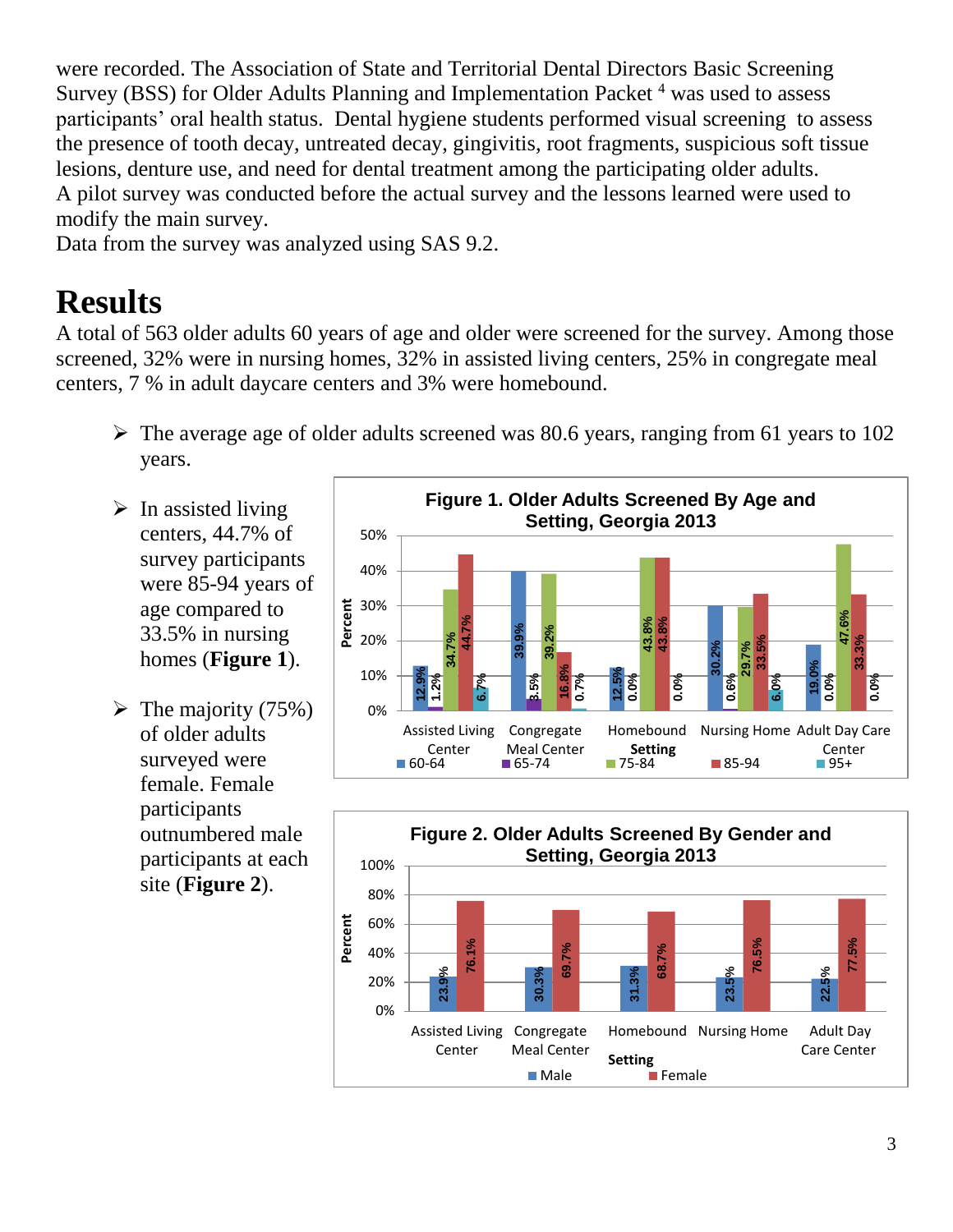- $\triangleright$  Survey participants were mostly white (66.5%).The majority of survey participants in assisted living centers, homebound sites and nursing homes were white, while in adult day care centers the majority was black (**Figure 3**)
- $\triangleright$  Among all older adults screened, 25.3 % had untreated tooth decay. Survey participants in nursing homes had the highest prevalence (33.7%) of untreated tooth decay (**Figure 4**).
- $\triangleright$  The prevalence of teeth fragments among all survey participants was 13.8%. The highest prevalence of teeth fragments was found in nursing homes and homebound sites (17.8% and 13.3% respectively; (**Figure 5**).





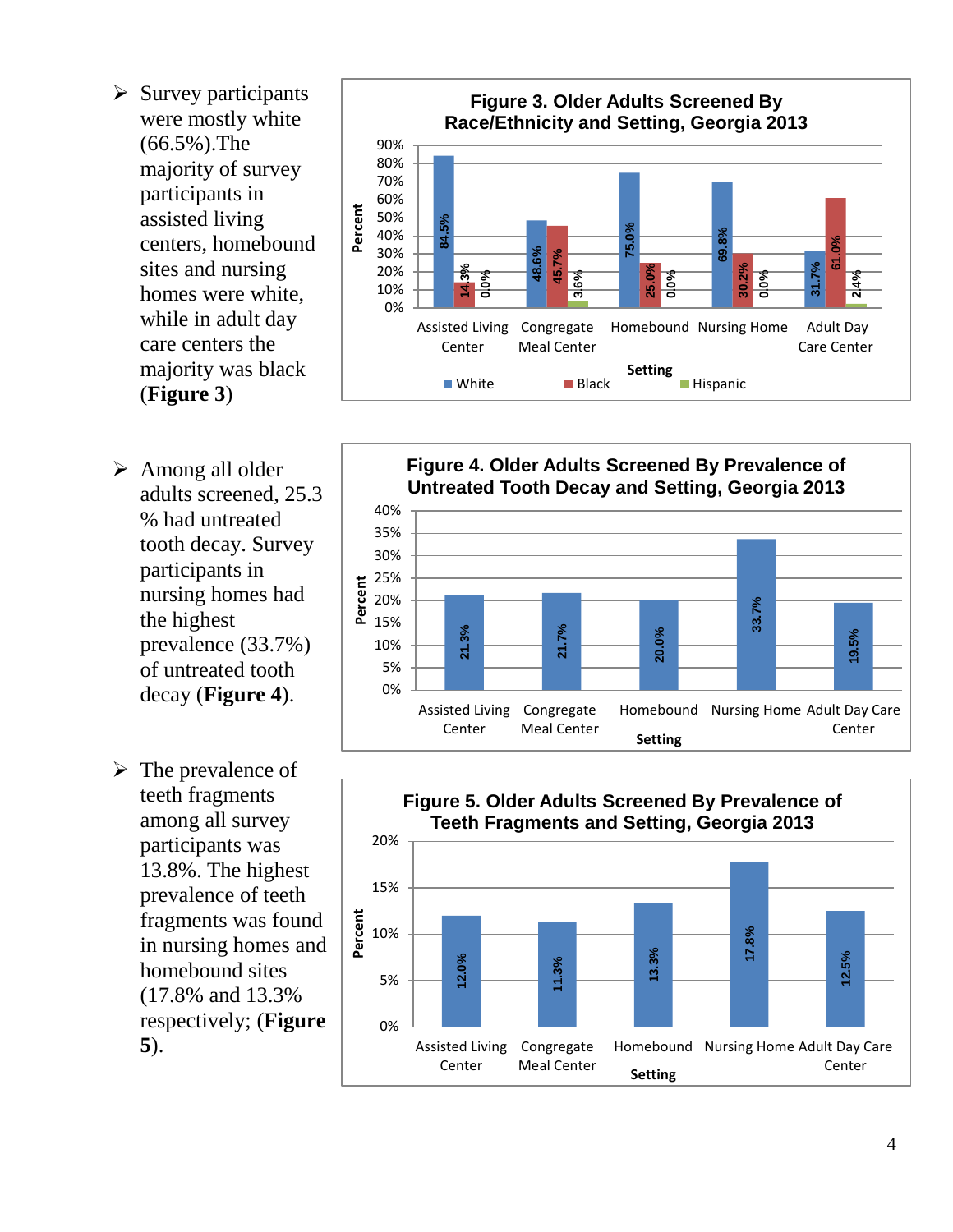- $\triangleright$  More than a quarter of all survey participants (28.8%) had lost all their teeth (edentulous). Homebound sites had the highest prevalence of edentulous survey participants (37.5%) followed by adult day care centers and nursing homes (33.3% and 33.0% respectively; **Figure 6**).
- $\triangleright$  Overall, 10.6% of older adults surveyed reported that their mouth hurt when they are eating. None of homebound survey participants reported hurting when eating (**Figure 7**).
- $\triangleright$  Among older adults who participated in the survey, 33.4% needed periodontal care. Participants in adult day care centers had the highest prevalence (44%) of periodontal care need followed by nursing homes







participants (36.7%; **Figure 8**).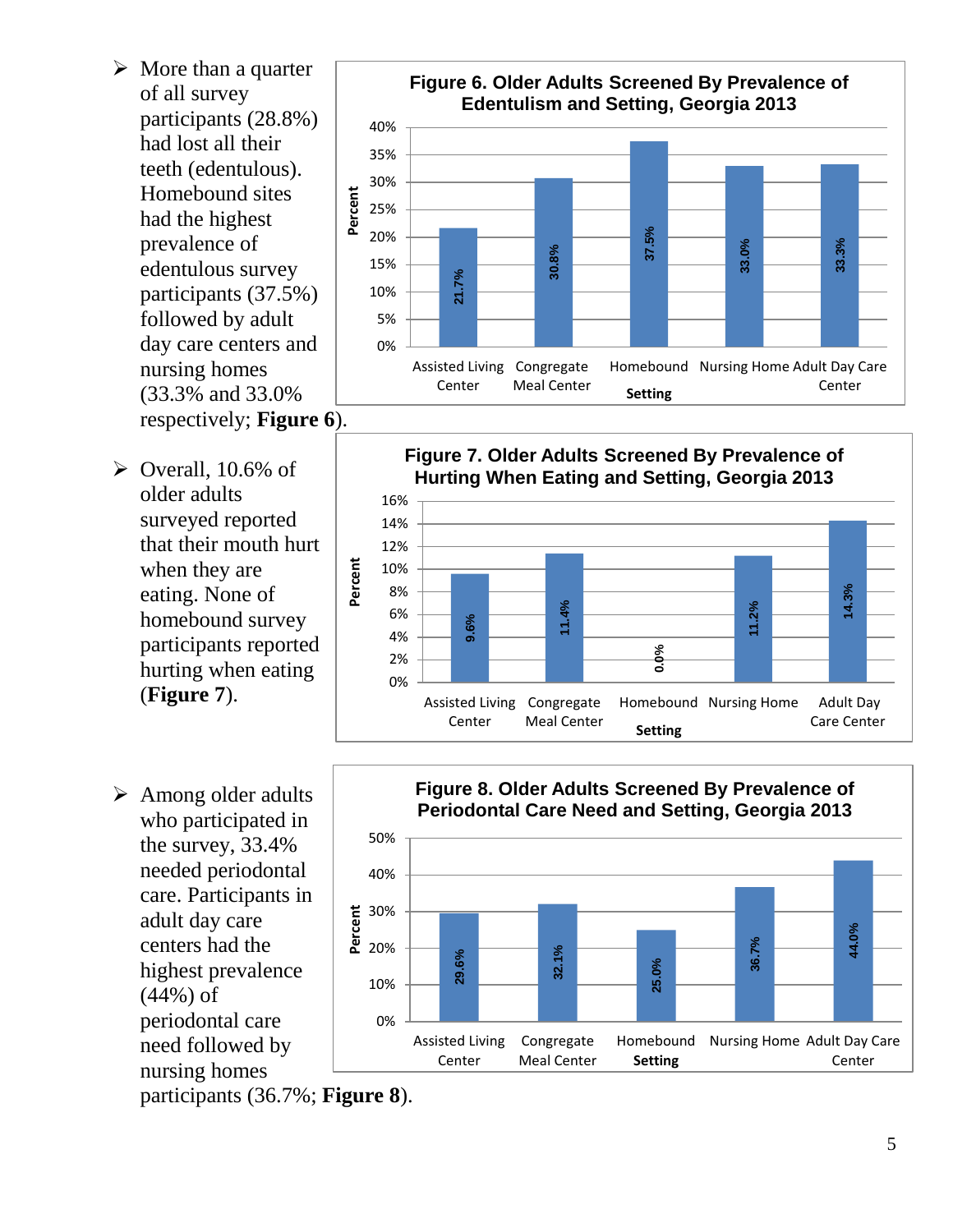$\triangleright$  Suspicious lesions of oral soft tissue were found in 15% of all older adults surveyed.

The prevalence of suspicious soft tissue lesions was twice as high among nursing home participants as among participants in congregate meal and adult day care centers (**Figure 9**).

 $\triangleright$  Among survey participants, 59.6% did not have an obvious problem that needed immediate care, 33.6% needed early dental care while 6.7% needed urgent dental care. The prevalence of urgent dental care need was highest among participants surveyed in congregate meal centers (11%), while the highest prevalence of early dental care need (43.3%) was among nursing home survey participants (**Figure 10**).



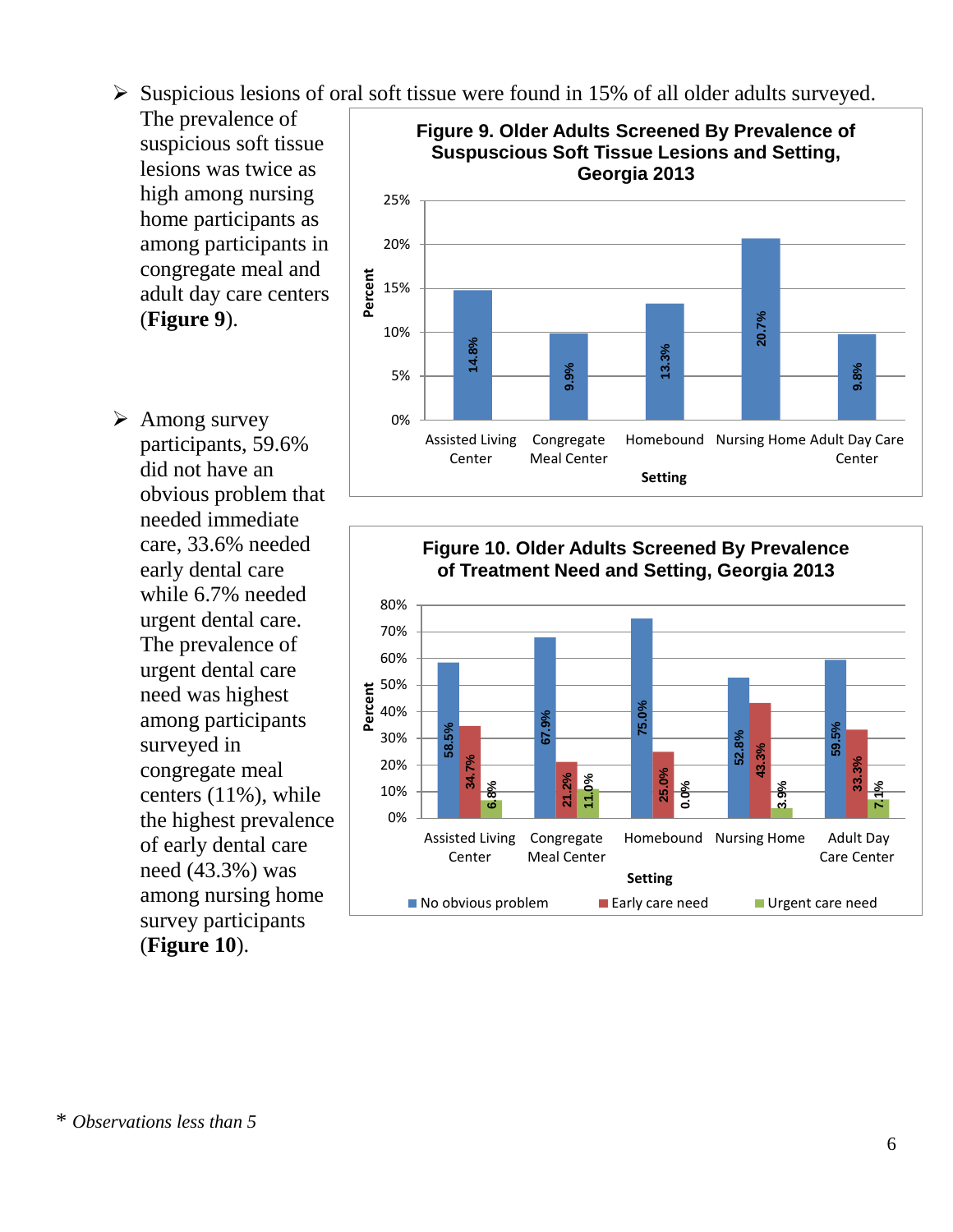|                            | <b>Assisted living</b><br>home |      | Congregated<br>meal center |      | Homebound                |                          | Nursing home  |      | Adult day care<br>center |      |
|----------------------------|--------------------------------|------|----------------------------|------|--------------------------|--------------------------|---------------|------|--------------------------|------|
| <b>Characteristics</b>     | <b>Number</b>                  | $\%$ | Number                     | $\%$ | <b>Number</b>            | $\%$                     | <b>Number</b> | $\%$ | Number                   | $\%$ |
| Loss of upper teeth        |                                |      |                            |      |                          |                          |               |      |                          |      |
| No teeth lost              | $\ast$                         | 0.6  | ∗                          | 2.1  | ∗                        | 6.3                      | ∗             | 2.2  | $\overline{\phantom{a}}$ |      |
| Lost 6 or less teeth       | 83                             | 46.9 | 45                         | 32.1 | $\overline{7}$           | 43.8                     | 55            | 30.6 | 6                        | 14.3 |
| Lost more than 6 teeth     | 28                             | 15.8 | 30                         | 21.4 | $\qquad \qquad -$        | $\overline{\phantom{a}}$ | 36            | 20   | 12                       | 28.6 |
| Lost all teeth             | 65                             | 36.7 | 62                         | 44.3 | 8                        | 50                       | 85            | 47.2 | 24                       | 57.1 |
| <b>Loss of lower teeth</b> |                                |      |                            |      |                          |                          |               |      |                          |      |
| No teeth lost              | $\ast$                         | 1.7  | ∗                          | 2.1  | $\overline{\phantom{a}}$ |                          | 7             | 3.9  | $\overline{\phantom{a}}$ |      |
| Lost 6 or less teeth       | 88                             | 49.4 | 55                         | 39.0 | $\ast$                   | 25.0                     | 59            | 32.8 | 9                        | 21.4 |
| Lost more than 6 teeth     | 47                             | 26.4 | 36                         | 25.5 | 6                        | 37.5                     | 47            | 26.1 | 18                       | 42.9 |
| Lost all teeth             | 40                             | 22.5 | 47                         | 33.3 | 6                        | 37.5                     | 67            | 37.2 | 15                       | 35.7 |
| <b>Dentures</b>            |                                |      |                            |      |                          |                          |               |      |                          |      |
| Removable upper dentures   | 73                             | 41.2 | 83                         | 59.7 | 5                        | 33.3                     | 74            | 40.7 | 22                       | 52.4 |
| Remove upper dentures when |                                |      |                            |      |                          |                          |               |      |                          |      |
| eating                     | 68                             | 93.1 | 72                         | 86.7 | 5                        | 100.0                    | 64            | 86.5 | 19                       | 86.4 |
| Removable lower dentures   | 53                             | 32.1 | 61                         | 44.2 | 5                        | 35.7                     | 57            | 32.4 | 13                       | 31.7 |
| Remove lower dentures when |                                |      |                            |      |                          |                          |               |      |                          |      |
| eating                     | 52                             | 98.1 | 52                         | 85.2 | $\mathfrak{S}$           | 100.0                    | 50            | 87.7 | 9                        | 69.2 |

#### **Table 1. Loss of Teeth and Denture Use Among Older Adults Screened By Setting, Georgia 2013**

- $\triangleright$  Forty four percent (44%) of survey participants had lost all their upper teeth while 31.5% had lost all their lower teeth. Thirty five percent (35.3%) had lost between 1 and 5 upper teeth while 38.6% had lost the same number of lower teeth (**Table 1**).
- $\triangleright$  Older adults screened in adult day care centers had the highest prevalence of complete upper teeth loss (57.1%) , while the highest prevalence of complete teeth loss on the lower jaw was among older adults screened in homebound sites and nursing homes (37.5% and 37.2% respectively; **Table 1**).
- $\triangleright$  Forty six percent (46.3%) of older adults screened had removable upper dentures while 35.4% had removable lower dentures. Among those with upper dentures, 88.7% removed their dentures when eating, and among those with lower dentures, 88.9% removed their dentures when eating (**Table 1**).
- $\triangleright$  Older adults screened in congregate meal centers had the highest prevalence of removable upper and lower dentures (59.7% and 44.2% respectively; **Table 1**).

## **Conclusions**

The older adult survey is the first of its kind ever implemented in Georgia. Before the survey, the only information on the older adult oral health status was provided by the BRFSS which had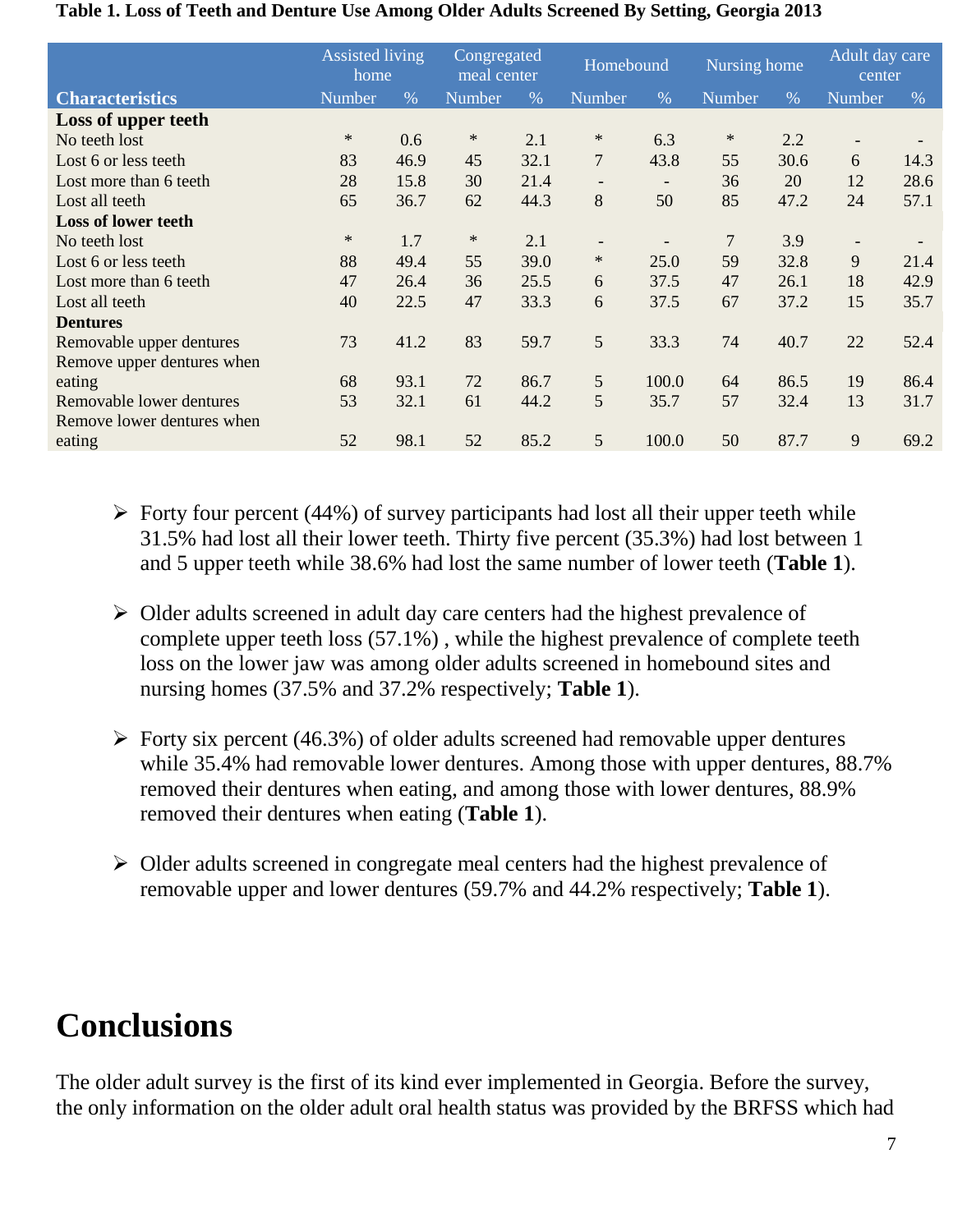limited questions on the oral health status of the adult population. Although, this survey is limited by the fact that the sample was conveniently selected, it provides an overview of the oral health status of the selected older adults in Georgia.

# **Glossary**

### **Adult Day Care<sup>5</sup> :**

Adult day care centers provide support for elderly individuals – and their families, if present – who do not function fully independently, but do not need 24-hour nursing care. Participants may have:

- Some degree of physical disability
- A social impairment
- Mental confusion
- Need for some assistance with activities of daily living that fall short of the need for placement in an institution
- Returned from a recent hospital or institutional stay

Adult day care services are comprehensive and are based on participants' individual needs. They are family-focused, when families are involved. They are outcome-oriented with a goal of enhanced independence.

The programs provide safe group environments with coordinated health and social services aimed at stabilizing or improving self-care. Adult day care services may prevent, postpone or reduce the need for institutional placement.

#### **Congregate Meal Centers<sup>5</sup> :**

Congregate meal centers promote better physical and mental health for older people through the provision of nutritious meals and opportunities for social contact. Congregate nutrition services promote independent living for the elderly.

Services include:

- The provision of meals and nutrition education in a group setting at a nutrition site, senior center or multipurpose senior center; and ongoing outreach to the community
- Access by participants to nutrition screening, nutrition education and counseling on an individual basis, when appropriate
- Access to the site through transportation services
- Shopping assistance
- Health, fitness and other educational programs
- Recreational activities

#### **Assisted Living Centers<sup>5</sup> :**

Assisted living centers are for people with limitations in mobility and self-care who may receive personal care services for help in daily living.

These services are for people who do not have sufficient access to persons who are able and willing to assist with or perform needed basic activities of daily living.